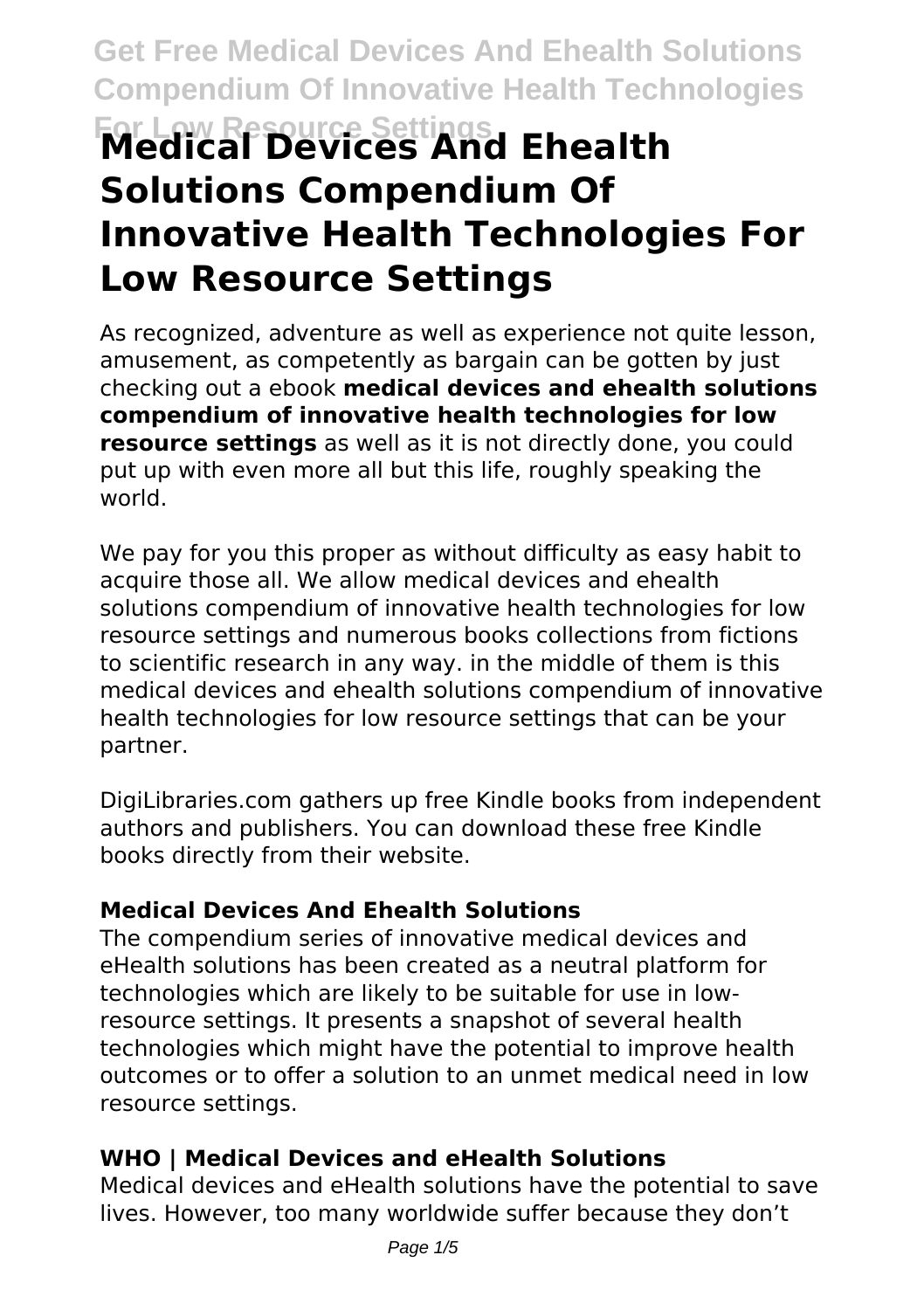**For Low Resource Settings** have access to appropriate health care technology. The compendium series of innovative medical devices and eHealth solutions has been created as a neutral

### **Medical devices and eHealth solutions - WHO**

The compendium series of innovative medical devices and eHealth solutions has been created as a neutral platform for technologies which are likely to be suitable for use in lowresource settings. It presents a snapshot of several health technologies which might have the potential to improve health outcomes or to offer a solution to an unmet medical need in lowresource settings.

### **Medical Devices and eHealth Solutions - WHO - OMS**

For the purpose of this call, the term 'health technologies' refers to eHealth solutions and medical devices. ' eHealth solutions' refer to the use of information and communication technologies including electronic and communication devices and applications (such as telemedicine; mobile applications for surveillance, telehealth , diagnostics, appointment reminders; etc.) in support of health systems and services.

#### **Call for Innovative Health Technologies: Medical Devices ...**

SCP Health offers technology-enabled eHealth solutions to a variety of healthcare services and settings. Care2Me, our consumer-facing eHealth solution, offers you the opportunity to provide convenient, low-cost, 24/7 answers for patients in need—all white-listed under your organization's name.

### **17 Medical Technology Apps, Devices & Resources for ...**

Medical devices, assistive devices and eHealth solutions are important components of health technology, which have the potential to save lives and improve quality of life and well-being. However, too many people worldwide suffer because they don't have access to high quality, affordable health technology with the problem being more acute in ...

#### **WHO | WHO compendium of innovative health technologies for ...**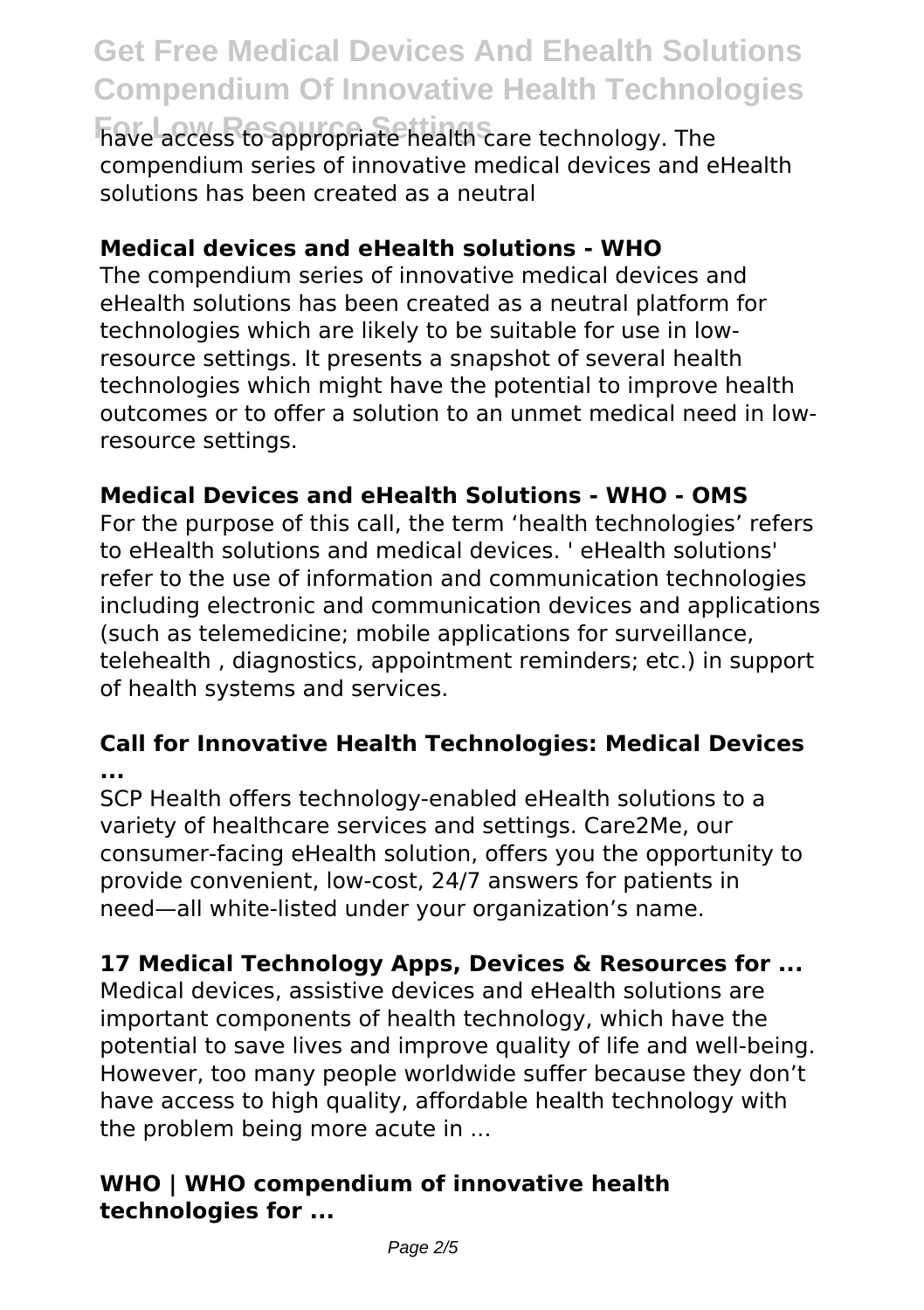**For Low Resource Settings** The Grassroots eHealth Revolution & ndash Will Falk and Sacha BhatiaEHealth is seen by health care professionals and government policy makers as a cornerstone for the modern health system yet

#### **The Grassroots eHealth Revolution :: Longwoods.com**

At Johnson & Johnson Medical Devices Companies, we are using our breadth, scale and experience to reimagine the way healthcare is delivered and help people live longer, healthier lives.. In a radically changing environment, we are making connections across science and technology to combine our own expertise in surgery, orthopaedics, vision and interventional solutions with the big ideas of ...

#### **Medical Devices Products | Johnson & Johnson**

eHealth Technologies provides seamless access to healthcare information, enabling caregivers to focus on what matters most – patients. Compiling medical histories for referred patients in an easy-to-navigate format Eliminate the challenges associated with missing health information when preparing for newly referred patients.

#### **Medical Record Management | eHealth Technologies**

Pisces Healthcare Solutions Founded in 2011, PHS has two guiding principles: (1) to provide an outstanding and unmatched level of customer service to those who care for our country's most cherished resource, our veterans, and (2) be at the forefront of introducing technology that is rapidly changing patient care and outcomes.

#### **Pisces Healthcare Solutions**

"The Comarch e-Care Platform is not only an IT product but first and foremost a certified telemedicine solution that meets all strict requirements and standards for medical devices. The main concept of the e-Care Platform is to create an additional channel for the provision of care, which improves the treatment and communication processes between patients and physicians"

#### **Remote Medical Care - Telemedicine, eHealth solutions ...**

We believe nothing is more important than good health. It's this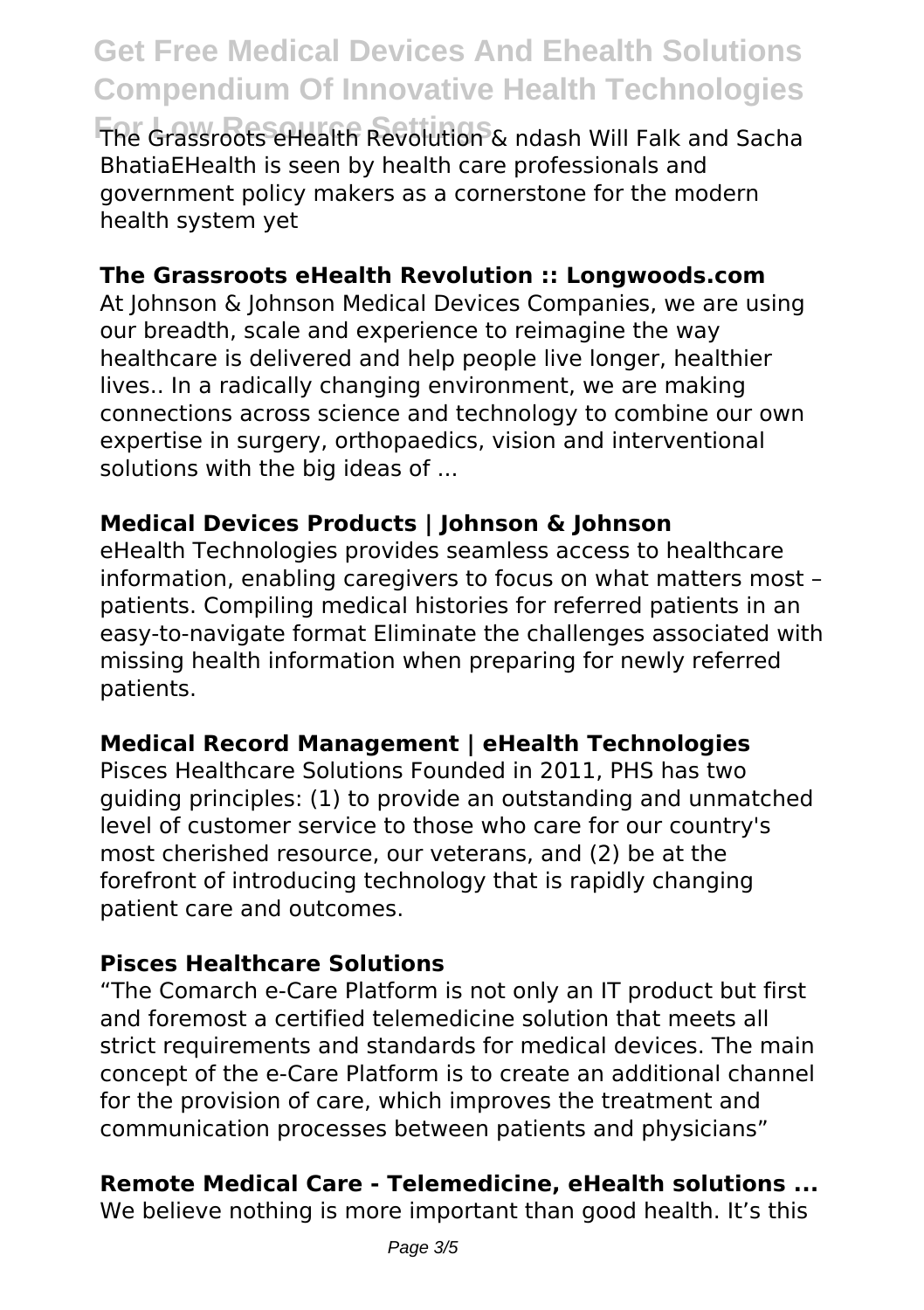**For Low Resource Settings** belief that inspires us to develop reliable, quality products and solutions for the global health care industry. Whether you're connecting with patients directly, testing the safety of food or designing a medical device, the work you do every day is improving lives.

### **Health Care | 3M US**

EHealth reported Medicare revenue of \$80.4 million in the second quarter, an impressive 54% year-over-year jump. Things didn't look as good for the company's individual, family, and small-business ...

#### **EHealth Posts Great Q2 Results but Shares Plunge | The ...**

eHealth and Medical Devices We contribute to the digital transformation process of the sector, applying our technology and knowledge for the improvement of patients' health. To do so, we collaborate with public and private health systems and services, pharmaceutical companies, the technological businesses belonging to the sector and the biomedical and research sector.

#### **eHealth and Medical Devices - Vicomtech**

Enable better healthcare experiences and improve community health outcomes with the latest eHealth and digital healthcare technologies from Microsoft and its partners. ... Discover solutions to deliver personalized care, empower care teams, and improve operational outcomes.

#### **Digital Health Tech – eHealth Information Management ...**

Mobile eHealth or mHealth is used to the ability to practice medicine with the use of cellular phones. The term mHealth is used mainly to describe how a medical professional is supported by a mobile device such as a phone or PDA. The mobile device is used to provide treatment and public health information using SMS or wireless technology.

#### **What is mHealth and eHealth? - Health Guide Info**

Avante Health Solutions is making it easier and more affordable for every hospital, clinic and medical practice to have the very